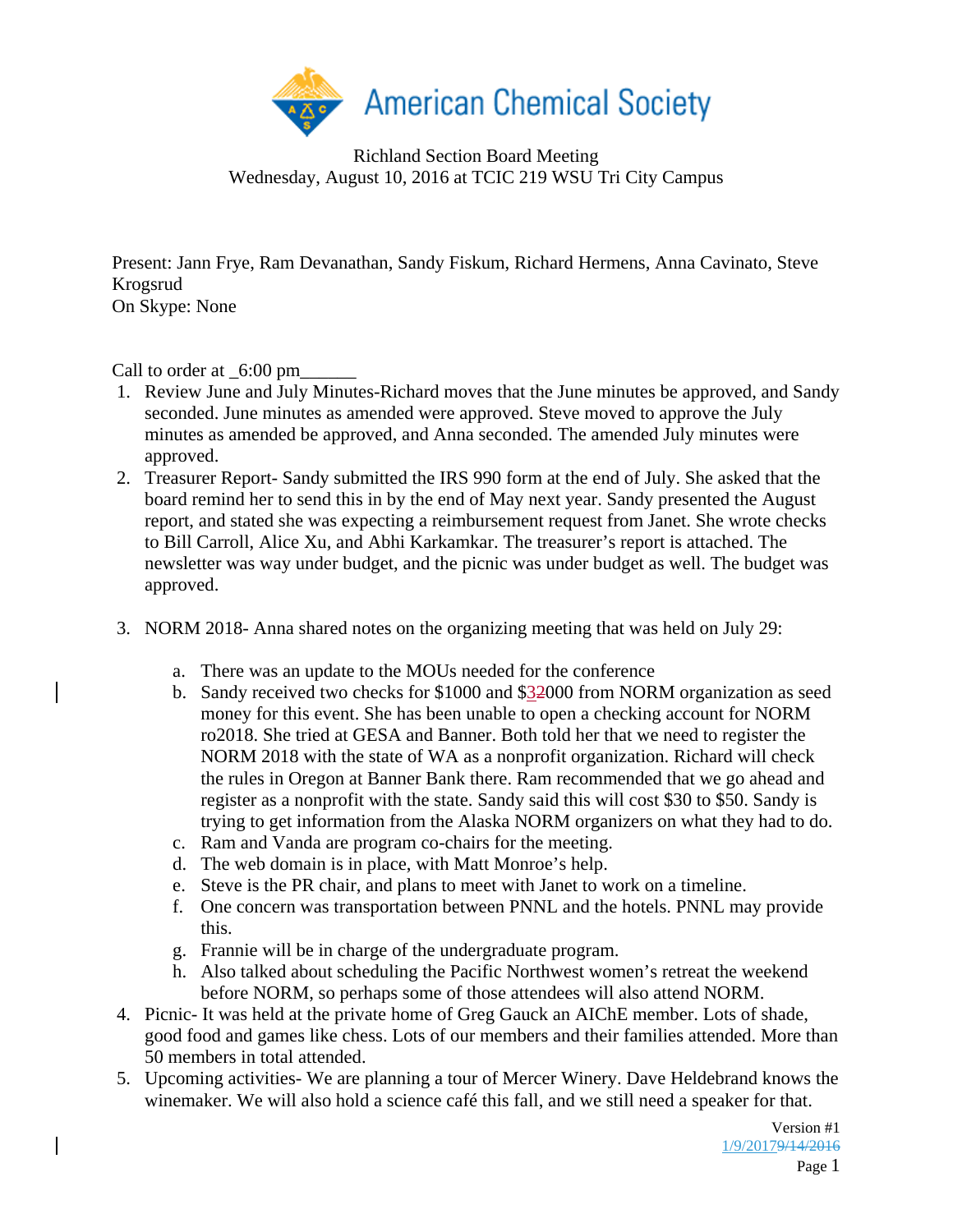

Richland Section Board Meeting

Wednesday, August 10, 2016 at TCIC 219 WSU Tri City Campus

One of the councilor's terms is up, and Richard will not run again. Ram and Abhi will work on getting the slate of nominees for the election. We will also need a chair elect. Geezerfest is in November, but have not firmed up the date. We proposed Battelle auditorium again. We suggested October 28 or November 18 at 6 pm. Anna will be presenting a poster at ACS meeting in Philadelphia summarizing our ChemLuminary award nominations. She will share this poster with us at Geezerfest. We need a member to coordinate the venue.

- 6. Thank You Note- Anna's project SEED student, Gabby Rodriguez sent the section a lovely thank you note expressing her appreciation for the opportunity that the section afforded her, and described how much she learned and what it meant to her.
- 7. Meeting adjourned at 6:48 pm.

## **ACS Richland Section Treasurer's Report**

August 10, 2016

## **Activities**

I have not received receipts from Janet for Chemist of the Year celebration I filed the tax return for 2015 at end of July.

| <b>Starting Balance</b>    |             |                 |           |                                                          |
|----------------------------|-------------|-----------------|-----------|----------------------------------------------------------|
| Savings                    | \$18,861.98 |                 |           |                                                          |
| Checking                   | \$16,125.18 |                 |           |                                                          |
| Receipts                   |             |                 |           |                                                          |
|                            |             | <b>Budget</b>   |           |                                                          |
| From                       | Amount      | Category        | Date      | Directed to:                                             |
| <b>Banner Bank</b>         | \$3.75      | 8               | 6/30/2016 | Savings (interest)                                       |
| Total receipts this period | \$3.75      |                 |           |                                                          |
| <b>Expenses</b>            |             |                 |           |                                                          |
|                            |             | <b>Budget</b>   |           |                                                          |
| To (date billed)           | Amount      | Category        | Date Paid | Description; check number                                |
| Bill Carroll (April 2016)  | 649.53      | 21g             | 7/18/2016 | Special symposium for Janet/Chemist of the Year;<br>1091 |
| Alic Xu (7/31/16)          | 48.53       | 16a             | 8/1/2016  | Summer newsletter; 1092                                  |
| Abhi Karkamkar (8/5/16)    | \$233.46    | 17 <sub>b</sub> | 8/8/2016  | Picnic food for the ACS/AIChE annual picnic; 1093        |
| Total spent this period    | \$931.52    |                 |           |                                                          |
| <b>Ending Balance</b>      |             |                 |           |                                                          |
| Savings                    | \$18,865.73 |                 |           |                                                          |
| Checking                   | \$15,193.66 |                 |           |                                                          |
|                            |             |                 |           |                                                          |